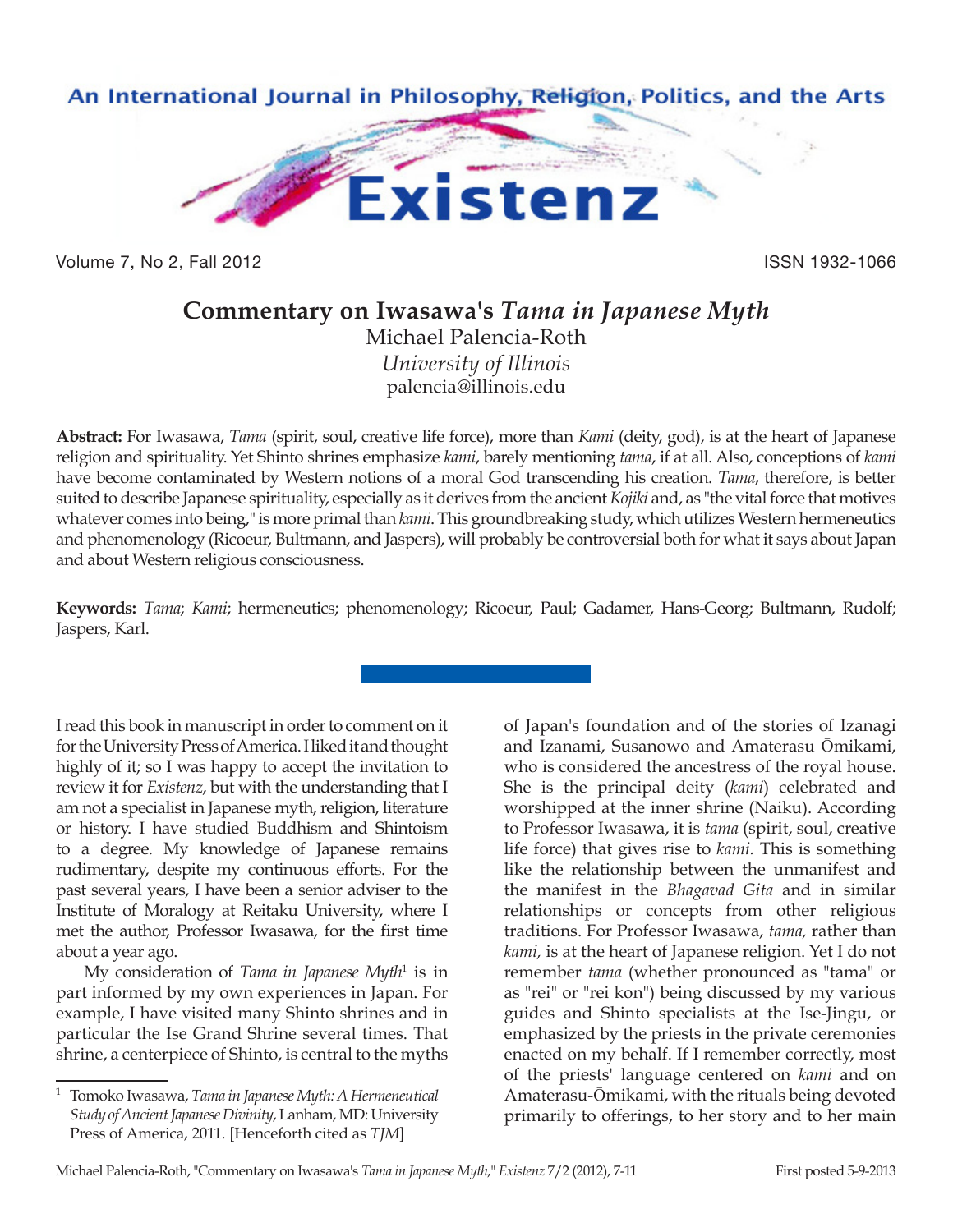symbols: jewels, the sword, and the sacred mirror. That reticence about *tama* is perhaps the *raison d'être* of Professor Iwasawa's book, and the act of bringing *tama* to center-stage in a discussion of Japanese spirituality is certainly an innovative strategy and, as far as I can judge, an important contribution to Shinto studies. But it is also more than that.

Her focus on *tama* has several aspects to it, which she presents succinctly. First, she states that her analysis of early Japanese spirituality is based on *tama*, not *kami*, because conceptions of *kami* have become contaminated by Western notions of the deity as a transcendent moral God separate from his creation. Second, the analysis is exclusively centered on the *Kojiki,* which is the oldest extant Japanese text on the origins of Japan and its spirits, souls, or gods, that is, the divine in the broadest sense. Third, she hopes to "liberate the *Kojiki* from the historical burden of Japan's nationalism and imperialism" by focusing on the text's mythic-symbolic language. Fourth, she seeks "new insights into the meaning of human existence and being in the world." Fifth, she intends to explore these various aspects through concepts and terminology from Western hermeneutics and phenomenology, in particular the thought of Paul Ricoeur, Hans-Georg Gadamer, Rudolf Bultmann and Karl Jaspers, with reference to Mircea Eliade, Gaston Bachelard, G.W.F. Hegel, and Martin Heidegger. These are impressive aims, and only someone of great intelligence and independence of mind would attempt them.

I respect and admire this book, just as I respect and admire Professor Iwasawa's intelligence, lucidity, and learning. Yet I have some reservations about her decisions to emphasize this or that aspect of her subject, or to use this or that critical theory and terminology. My comments fall into several categories: the presence and use of *tama* as a Chinese ideograph in the *Kojiki*; the relationship of the *Kojiki* to the *Nihon Shoki*; the relationship of the *Kojiki* to its cultural context; the use of terminology from Western thought; the applicability of some essentially Western theological notions. Admittedly, these large and perhaps inexhaustible issues are difficult to discuss as briefly as I do.

In his commentary on *Tama in Japanese Myth*, Professor Fabio Rambelli has summarized Shinto studies more expertly than I could, and he has outlined the book's main arguments. I do not consider it necessary, therefore, for me to repeat that summary and outline here.

In the sense most relevant to her book, the word or

concept tama is rendered in the following ideographs: 霊, sometimes pronounced as tam (たま), sometimes as rei (れい); and 魂, sometimes pronounced as た ま, sometimes as こん. The two together, 霊 魂, are pronounced as  $\hbar$   $\vee$   $\in$   $\hbar$ . These two ideographs are more important for her analysis than the characters for jewel and spherical shape (TJM 14), though both can also be associated to myths concerning Amaterasu. As たま, the dictionary meanings are given as "soul; spirit"; as  $\mathcal{X} \cup \mathcal{Y}$ , the dictionary meanings are given as "soul; spirit; departed soul; ghost." There is a cluster of terms associated with 霊 and with 魂. I reproduce a few of them here, taken from the *Denshi Jisho–Online Japanese*  Dictionary,<sup>2</sup> with their hiragana pronunciations:

| 霊 魂 | れいこん          | soul; spirit                                        |
|-----|---------------|-----------------------------------------------------|
| 霊 視 | れいし           | to see inside someone's soul                        |
| 霊 屋 | たまや           | mausoleum; (temporary)<br>resting place of a corpse |
| 需地  | れいち           | sacred ground                                       |
| 霊智  | れいち           | mystic wisdom                                       |
| 霊 園 | れいえん          | cemetery                                            |
| 霊界  | れいかい          | the spiritual world                                 |
| 霊 山 | れいざん          | sacred mountain                                     |
| 霊 性 | れいせい          | divine nature; spirituality                         |
| 威霊  |               | (1) powerful spirit;                                |
|     |               | (2) power of the emperor                            |
| 御霊  | みたま           | spirit of a deceased person;                        |
|     |               | "Mi" $(\nexists)$ is an honorific                   |
| 大和魂 | やまとだましい       | the Japanese Spirit                                 |
| 魂   | こん            | Yang energy; spirit                                 |
| 魂   | たま            | soul; spirit                                        |
| 魂   | たましい          | soul; spirit                                        |
| 魂魄  | こんぱく          | soul; spirit; ghost                                 |
| 霊送り | たまおくり         | sending off the spirits of                          |
|     |               | the dead                                            |
|     | 魂不死説 たましいふしせつ | (theory of) the                                     |
|     |               | immortality of the soul                             |

These word clusters in modern Japanese lead me to ask if they or they in combination with other ideographs occur in the *Kojiki.* That is, I wonder what more we might learn from a more detailed consideration of contextualization, not only in the *Kojiki* but also in the *Nihon Shoki*. Which ideographs, or combination of ideographs, actually are to be found in the texts? Which are later accretions, and how might that change the interpretation of *tama*? Decades ago, these questions would have been almost too time-consuming to explore, but today, with the presence of searchable electronic editions, such tasks have become more feasible.

<sup>2</sup> http://jisho.org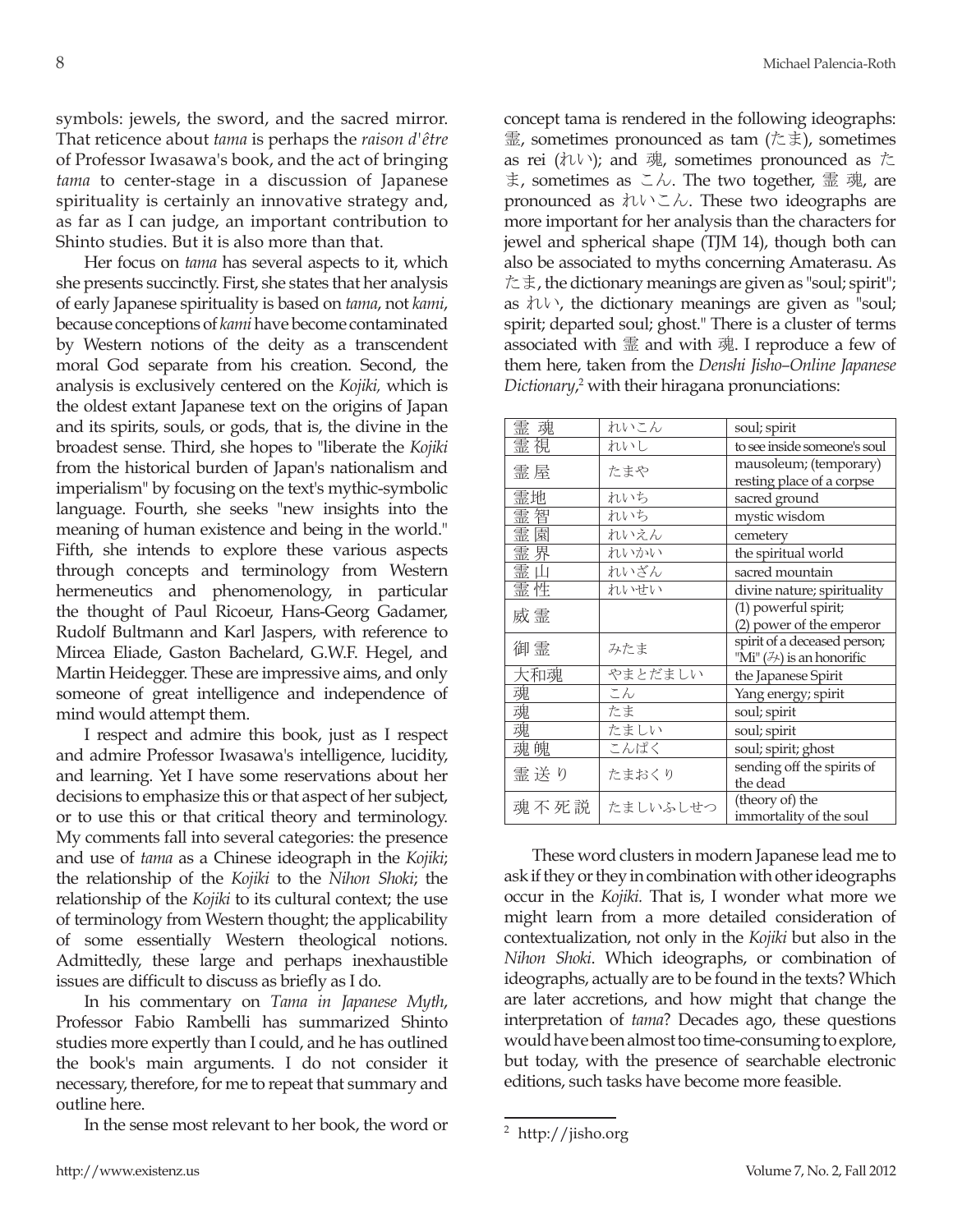In the introduction to his translation of the *Kojiki,*  Donald Philippi writes: "The *Kojiki* and the *Nihon Shoki* should be studied together. Not only were they planned and finished at almost the same time [The *Kojiki* in 712, the *Nihon Shoki* or *Nihongi* in 720, at the beginning of the Nara period], but also, in dealing with the same subject matter, they often echo, complement and elucidate each other. No serious study of early Japan is possible without making full use of both."3 The two sets of stories of Izanagi, Izanami, Amaterasu and Susanowo do indeed seem to echo each other, to complement each other. I wonder what the two works can tell us, respectively, about the relationship between *tama* and *kami*. <sup>4</sup> I would imagine that a comparative etymological and philological analysis of the original and most important Chinese ideographs in both texts, and the cluster of terms around them, would yield an understanding that is as comprehensive as possible with a subject like this one. Professor Iwasawa has briefly explained why she excluded the *Nihon Shoki* from her analysis (*TJM* 7-9, 63), but I am not persuaded by her reasons. My hope is that she is postponing a detailed comparison of these two seminal texts to a future project.

In 712, when the *Kojiki* was written down, Shinto was not the only worldview in Japan. During the earlier Atsuka period (538-710), Buddhism had already entered Japan (the official date is given as either 538 or 552) through China via Korea, and through the medium of the Chinese language, and Buddhism had been proclaimed the state religion about a century before work on the text that was to become the *Kojiki* began. Also, China had already been influential in Japan for centuries, not only through its language but also through Confucianism and Daoism. Moreover, beginning in the early seventh century, official Japanese missions were sent to China in order to bring back Chinese culture. In Japan, the most famous and influential document was the "Seventeen-Article Constitution," composed in 604 by Prince Shotoku, who synthesized in it Han Confucianism, Buddhism, and Japanese traditions.

Therefore, I would want to know—but I don't know if it is even possible to know with any precision—how Shinto, Buddhism, Daoism, and Confucianism are blended in the *Kojiki*. I believe that in the Nara period (710-794) these worldviews were in the mix in some way. How might each worldview have contributed, say, to the idea of nature as sacred, to the idea of a creative life-force (*musu*), to the principle of harmony (*wa*), to the idea of death and the afterlife, to the notion of evil, to ancestor-worship, to ideas or views concerning divinity, spirit, soul, or ghosts, in sum, to *tama, kami,* and so on?

The *Nihon Shoki* has overshadowed the Kojiki in terms of popularity and importance for the construction of Japan's cultural and political identity, for, written in Chinese and presented as official history, it was continuously available from the Heian period (794-1185) and beyond. The *Kojiki*, however, remained essentially unavailable from the eighth to the fourteenth century, when a priest from the temple of Shimpuku-ji transcribed the first manuscript (*K* 30), and it did not become important in Japanese culture until the nineteenth century. What is the significance of the general knowledge—or the lack thereof—of the texts for an understanding of the relationship of *tama* to *kami*? From her reading of Motoori's monumental 45-volume study on the *Kojiki*, which he completed in 1798, Professor Iwasawa suggests that *tama* was "discovered" to be in the *Kojiki* (but therefore not in the *Nihon Shoki*?) and that *tama*, "the vital force that motivates whatever comes into being" (*TJM* 15), is thus more primal than *kami* and is in fact its origin. Surely, both 霊 and 魂 may be found in the *Nihon Shoki* as well as in the *Kojiki*. Surely, a comparative analysis would strengthen rather than weaken her interpretations, both in terms of Japanese Shinto scholarship and of crosscultural considerations vis-à-vis Western thought.

It is in part Professor Iwasawa's training in the philosophy of religion, and more specifically her work on hermeneutics and phenomenology, that has made possible the kinds of analysis and superb insight that inform this book. However, at some points, it seems to me that she seems to be over-dependent on her terminology, and that may end up confusing issues rather than clarifying them. This appears to be the case with "mythologizing, demythologizing, and remythologizing," for she discusses the terms as she comments on Ricoeur, Bultmann, and Jaspers, each of whom has his own ideas about them. At other times, her use of western terminology aids her argument greatly and makes it persuasive. This is the case with

<sup>3</sup> *Kojiki*, trans. with intr. and notes by Donald L. Philippi, Tokyo: University of Tokyo Press 1968, p. 15. [Henceforth cited as *K*]

<sup>4</sup> The *Nihon Shoki* presents several versions of the most important stories, each of them preceded by the phrase, "In one writing it is said." In essence, the versions are repetitions with variations. While such a presentation may detract from the literary merit of the work as a whole, it also adds to its usefulness for philological research.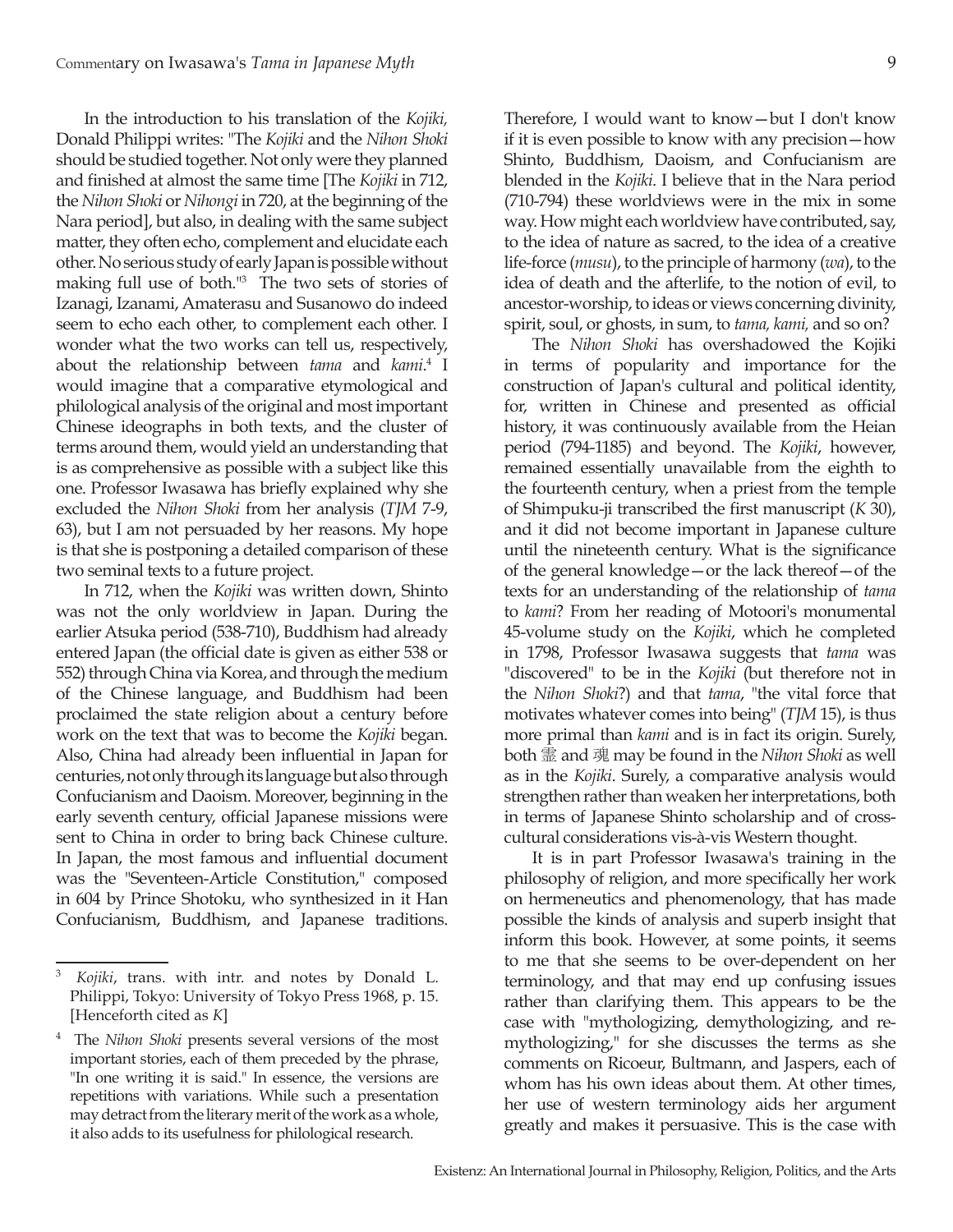her take on Ricoeur's theology of evil (defilement, sin, and guilt), as well as with her consideration of the term "dialectic."

Let us take the first triad. "Mythologizing," she defines as occurring in the Meiji era (1868-1912) up to and including World War II: at this time, to mythologize the *Kojiki* was to "confine" it to "one specific logos or explanation" supporting the nationstate (*TJM* 55). However, I prefer to think of this process as ideology-formation in the service of the myth of the state, a process that resembled what occurred in Germany in the 1930s, which built on certain kinds of scholarship undertaken in the nineteenth century. For me, mythologization is what the original *Kojiki* was all about in the eighth century. It was not just narratives; it was a cosmogony that presented the creation of the world (Japan), its first deities or beings, and its first experiences of the complexities of existence: being born and dying; living; violence and harmony; chaos and order; emotions like fear, anger, jealousy, benevolence, and compassion. For me, mythologization is a quest for coherence through narrative that is taken to be symbolic; it is an explanation of how the world arises, how it is peopled, and how things have come to be what they are. I have somewhat similar difficulties with the terms "demythologizing" and "remythologizing." For demythologizing, for instance, I would prefer to substitute "secularizing." This process involves the "reduction" of larger meanings to more particular and lesser ones. For "remythologizing" I would prefer, on the one hand, "symbolization," the making of coherent symbolic structures largely free of history, politics, or ideology; or, on the other hand, "ideology-formation" if the making of symbolic structures and meanings occurs in the service of the state or the culture at large. In either case, the symbolization and ideologyformation depend on prior "myths." But all this may be mostly a matter of my questioning the meaning and use of terminology in one field as applied to another field. Perhaps these are really questions for Bultmann and Jaspers than for Professor Iwasawa. Her comments on Shinto intellectual history concerning the pattern of the interpretation and use of the *Kojiki* in terms of myth strike me as sensible and correct, but I am not sure that Bultmann and Jaspers contribute all that much to the discussion.

As a student of Western thought primarily, I am most attracted to the entire second section of the book, which turns out to be a critique and exploration of Ricoeur's conception of the essence of religion, of the origins of evil and its purpose in human existence. Ricoeur states that there are three notions—defilement, sin, and guilt—that define the relationship between the human and the divine in the Judeo-Christian tradition and that these notions—which belong to the problem of evil in monotheistic religions—"embrace mankind as a whole in one ideal history" (quoted in *TJM* 71). Professor Iwasawa asks how applicable all this is to Japan, to the *Kojiki*, and to *tama*. Her response is that, for her, Western monotheism limits the conception of the relationship between the human and the divine in the *Kojiki* concerning the "movements of consciousness" that are manifested in it. Japan's *Kojiki* and *tama*, she maintains, are more encompassing in this regard than Western religions are. She expands on her views in chapters about *tama* as a mediator between realms, "between the human and the divine, the natural and the supernatural, this world and the other world" (*TJM* 73). *Tama*, therefore, is associated both with the life-force (*musu*—産す, 生す) and with the world of the dead. More importantly, as a mediator, *tama* is at the heart of a circular and unresolved dialectic.

The chapter on defilement treats the myth of Izanagi and Izanami, the first "parents" through whom the world (that is, Japan) comes into existence, and with them also the *kamis* like Amaterasu and Susanowo, the subjects of the next chapter. That next chapter deals with sin. Sin, in her view, is differently conceived in the *Kojiki* than it is in the Western Judeo-Christian tradition. Sin is not a descent from original oneness and innocence (The Garden of Eden) into the chaos of life (expulsion from the Garden), leading eventually, through an essentially linear progression, to redemption and salvation (and a new order). Sin, in the *Kojiki* and in the stories of Amaterasu and her brother Susanowo, heralds the recurring and never-ending cycle of order and disorder. Susanowo's sin is that, through his violent misbehavior and through disrespecting his sister, he brings chaos with him through his every action. But he is also a chthonic *kami,* for example, in that he destroys rice fields yet also simultaneously fertilizes them (with his feces). Amaterasu, by withdrawing to her cave and concealing herself within it, in effect permits disorder to reign in the now darkened world outside her cave. Her action is a dying, a kind of descent to the world of the dead. And yet, by the time she exits the cave, it has become symbolically transformed from a space of death into a space offering life, a womb. Most of my colleagues of the Institute of Moralogy at Reitaku University, perhaps inspired by the Confucian aspects of moralogy